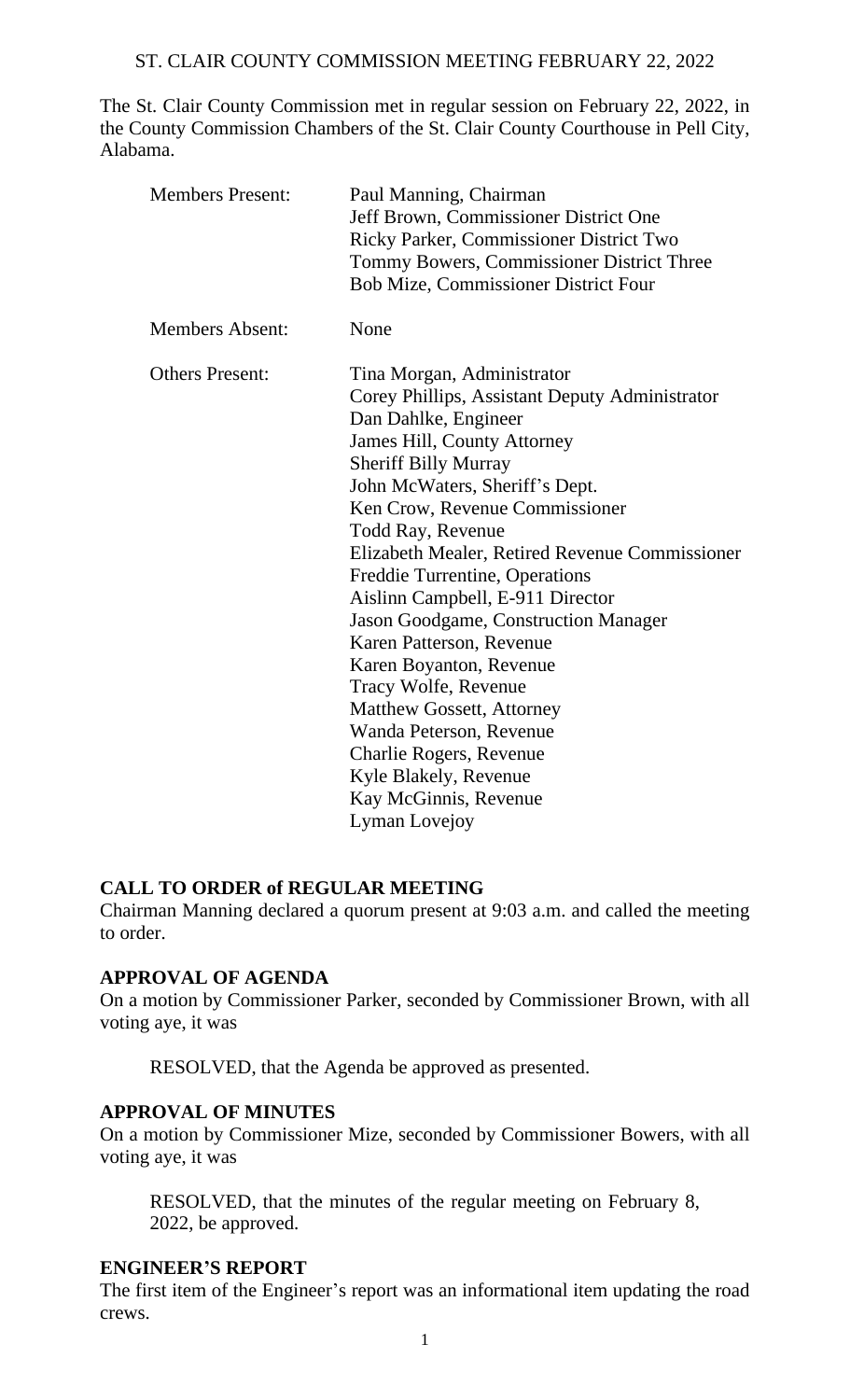The next item was to discuss approval to participate in the upcoming equipment auctions. On a motion by Commissioner Parker, seconded by Commissioner Bowers, with all voting aye, it was

RESOLVED, to participate in the upcoming equipment auctions is approved.

Commissioner Bowers made a comment related to the auctions. He stated that when we buy new trucks, we get them at the Government rate, then when we sell the trucks at auction, since I have been on the Commission, we get more money back than it costs us when we bought the trucks. This will keep good trucks on the road that will not have to have work done or maintenance done & get a return on the County's trucks.

The next item was to discuss approval of a change order from Wiregrass Construction on the Kelly Creek & I-20 Widening project in the estimated amount of \$47,448.21. On a motion by Commissioner Parker, seconded by Commissioner Brown, with all voting aye, it was

RESOLVED, that a change order from Wiregrass Construction on the Kelly Creek & I-20 Widening project in the estimated amount of \$47,448.21 is approved. (Change order to be made a part of these minutes as Attachment #1)

The next item was to discuss amending the agreement approved, September 14, 2021, with JJL., (High Tide) to allow certain work to be done on High Tide's property during daytime hours in the amount of \$20,000.00. On a motion by Commissioner Parker, seconded by Commissioner Brown, with all voting aye, it was

RESOLVED, that amending the agreement, approved September 14, 2021, with JJL., (High Tide) to allow certain work to be done on High Tide's property during daytime hours in the amount of \$20,000.00 is approved. (Agreement to be made a part of these minutes as Attachment #2)

The next item was to discuss approval of the recommendation of County Engineer, Dan Dahlke, to award Bid #2022-19 Guardrail to Alabama Guardrail, the lowest responsible bidder. On a motion by Commissioner Mize, seconded by Commissioner Bowers, with all voting aye, it was

RESOLVED, that the recommendation of County Engineer, Dan Dahlke, to award Bid #2022-19 Guardrail to Alabama Guardrail, the lowest responsible bidder is approved.

The next item was to discuss approval of the recommendation of County Engineer, Dan Dahlke, to award Bid #2022-26B Paving with County provided Hot Mix to Massey Asphalt Paving, the lowest responsible bidder. On a motion by Commissioner Bowers, seconded by Commissioner Mize, with all voting aye, it was

RESOLVED, that the recommendation of County Engineer, Dan Dahlke, to award Bid #2022-26B Paving with County provided Hot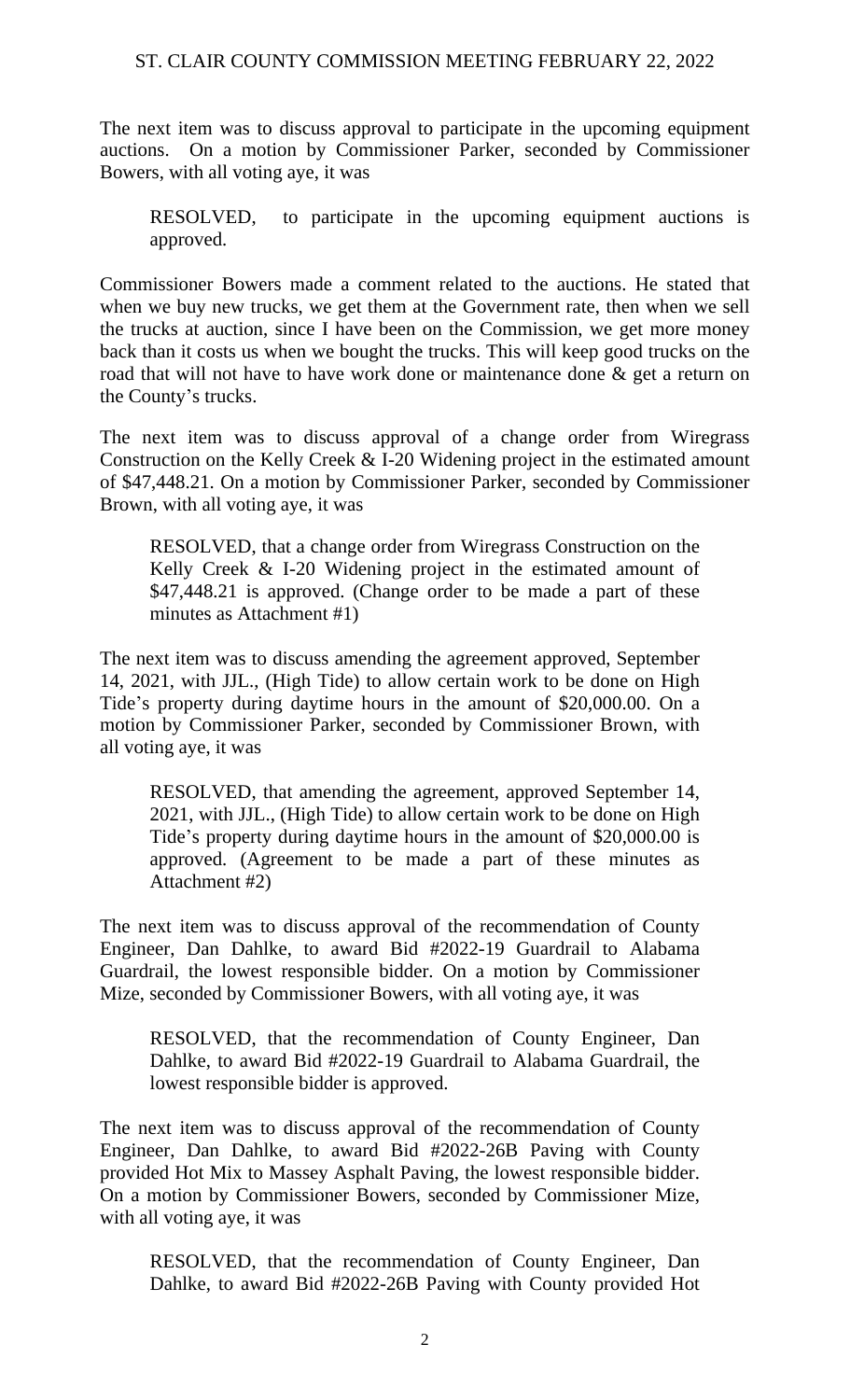Mix to Massey Asphalt Paving, the lowest responsible bidder is approved.

The next item was to discuss approval of the recommendation of County Engineer, Dan Dahlke, to purchase Metal Pipe off the Associations Statewide bid due to no bids received for the second time on Bid #2022-05 Metal Pipe. The first metal pipe bid was from the Sept. 23, 2021 meeting. On a motion by Commissioner Parker, seconded by Commissioner Mize, with all voting aye, it was

RESOLVED, that the recommendation of Engineer, Dan Dahlke, to purchase Metal Pipe off the Associations Statewide bid due to no bids received for the second time on Bid #2022-05 Metal Pipe is approved.

## **ADMINISTRATOR'S REPORT**

The first item of the administrator's report was to discuss approving travel requests as presented in the work session. On a motion by Commissioner Brown, seconded by Commissioner Mize, with all voting aye, it was

RESOLVED, that the travel requests as presented in the work session are approved. (List to be made a part of these minutes as Attachment #3)

### **COUNTY ATTORNEY'S REPORT**

The first item of the County Attorney's report was to discuss adopting Resolution 2022-35 authorizing Chairman Manning to enter into an agreement with Shoal Creek Valley Improvement Association (polling precinct) for a one-time payment in the amount of \$2,000.00 for repairs, due to the upcoming elections. On a motion by Commissioner Brown, seconded by Commissioner Parker, with all voting aye, it was

RESOLVED, that adopting Resolution 2022-35 authorizing Chairman Manning to enter into an agreement with Shoal Creek Valley Improvement Association (polling precinct) for a one-time payment in the amount of \$2,000.00 for repairs, due to upcoming elections is approved. (Resolution to be made a part of these minutes as Attachment #4)

# **OLD BUSINESS**

None

## **NEW BUSINESS**

The first item of New Business was to discuss approval of an agreement with Cardiac Solutions to purchase AEDs for each vehicle in the Sheriff's Department. Cardiac Solutions is on the NASPO-National Cooperative program, a licensed State of Alabama vendor & the product is not on the state bid list for the same or less price. On a motion by Commissioner Parker, seconded by Commissioner Bowers, with all voting aye, it was

RESOLVED, that an agreement with Cardiac Solutions to purchase AEDs for each vehicle in the Sheriff's Department is approved. (Agreement to be made a part of these minutes as Attachment #5)

The next item was to discuss adopting Resolution 2022-33 for the Wellhouse. On a motion by Commissioner Brown, seconded by Commissioner Mize, with all voting aye, it was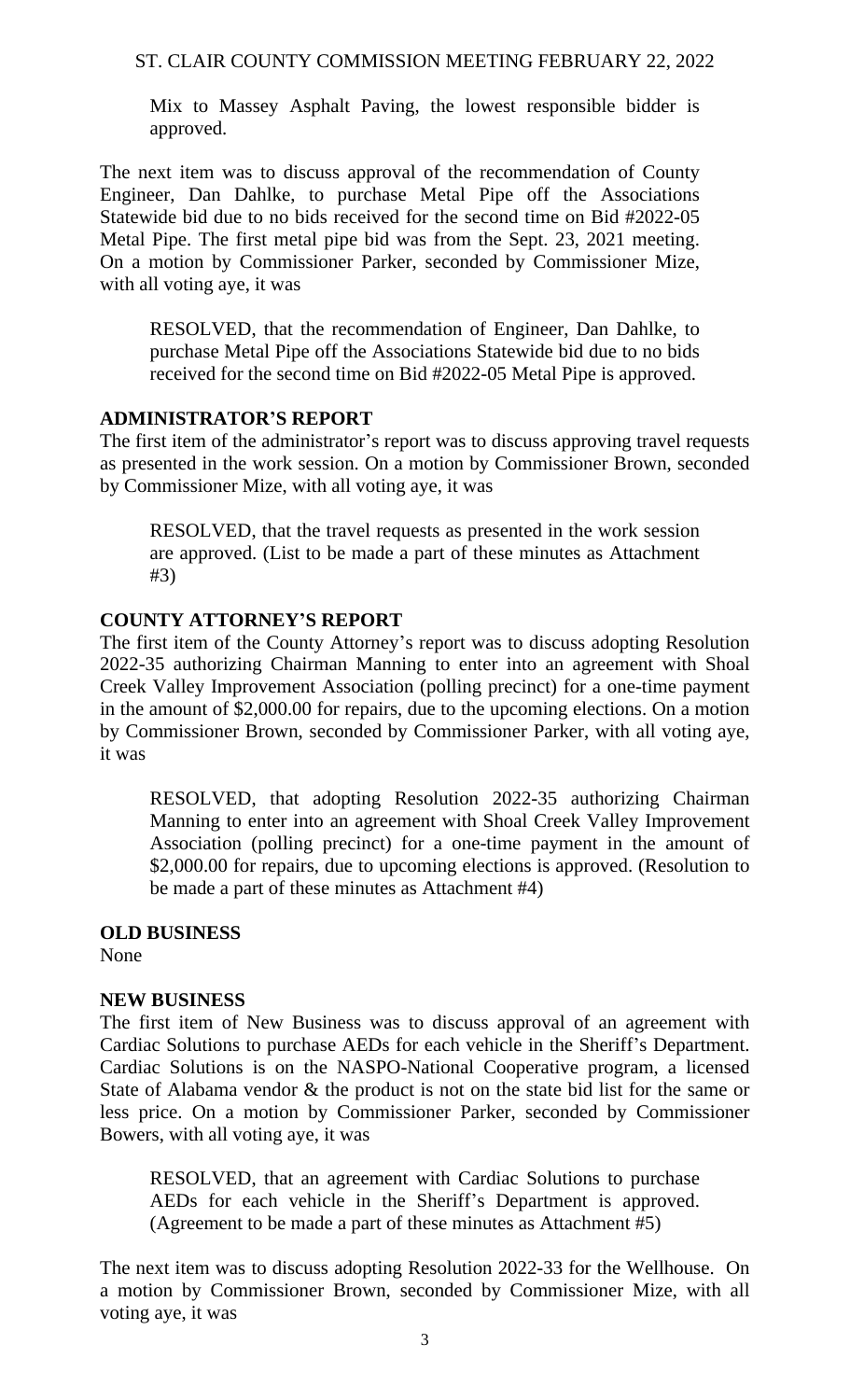RESOLVED, that adopting Resolution 2022-33 for the Wellhouse is approved. (Resolution to be made a part of these minutes as Attachment #6)

The next item was to discuss approval of an agreement with the Wellhouse. On a motion by Commissioner Mize, seconded by Commissioner Brown, with all voting aye, it was

RESOLVED, that an agreement with the Wellhouse is approved. (Agreement to be made a part of these minutes as Attachment #7)

The next item was to discuss approval of an appropriation to the City of Pell City for the Museum of Pell City in the amount of \$7,500.00. On a motion by Commissioner Bowers, seconded by Commissioner Brown, with all voting aye, it was

RESOLVED, that an appropriation to the City of Pell City for the Museum of Pell City in the amount of \$7,500.00 is approved.

The next item was to discuss county levies for alcohol licensing for 2022-2023. On a motion by Commissioner Brown, seconded by Commissioner Bowers, with all voting aye, it was

RESOLVED, that county levies for alcohol licensing for 2022-2023 is approved. (Document to be made a part of these minutes as Attachment #8)

The next item was to discuss approval of lease agreements for Arena rental, pending County attorney's review. Agreements are for renting out the Arena. On a motion by Commissioner Parker, seconded by Commissioner Brown, with all voting aye, it was

RESOLVED, that lease agreements for Arena rental, pending County attorney's review are approved. (Documents to be made a part of these minutes as Attachment #9)

The next item was to discuss approval to pay an invoice without a purchase order to Brian Ellard, A.B.E. Lawn Care, for the removal of trees & shrubs at the Sheriffs' Investigator's building to prepare for the new parking lot in the amount of \$500.00. On a motion by Commissioner Mize, seconded by Commissioner Bowers, with all voting aye, it was

RESOLVED, that paying an invoice without a purchase order to Brian Ellard, A.B.E. Lawn Care, for the removal of trees & shrubs at the Sheriffs' Investigator's building to prepare for the new parking lot in the amount of \$500.00 is approved.

The next item was to discuss the approval of the request of Sheriff Murray to pay an invoice without a purchase order to Guntersville Chevrolet in the amount of \$609.45. On a motion by Commissioner Bowers, seconded by Commissioner Parker, with all voting aye, it was

RESOLVED, that the request of Sheriff Murray to pay an invoice without a purchase order to Guntersville Chevrolet in the amount of \$609.45 is approved.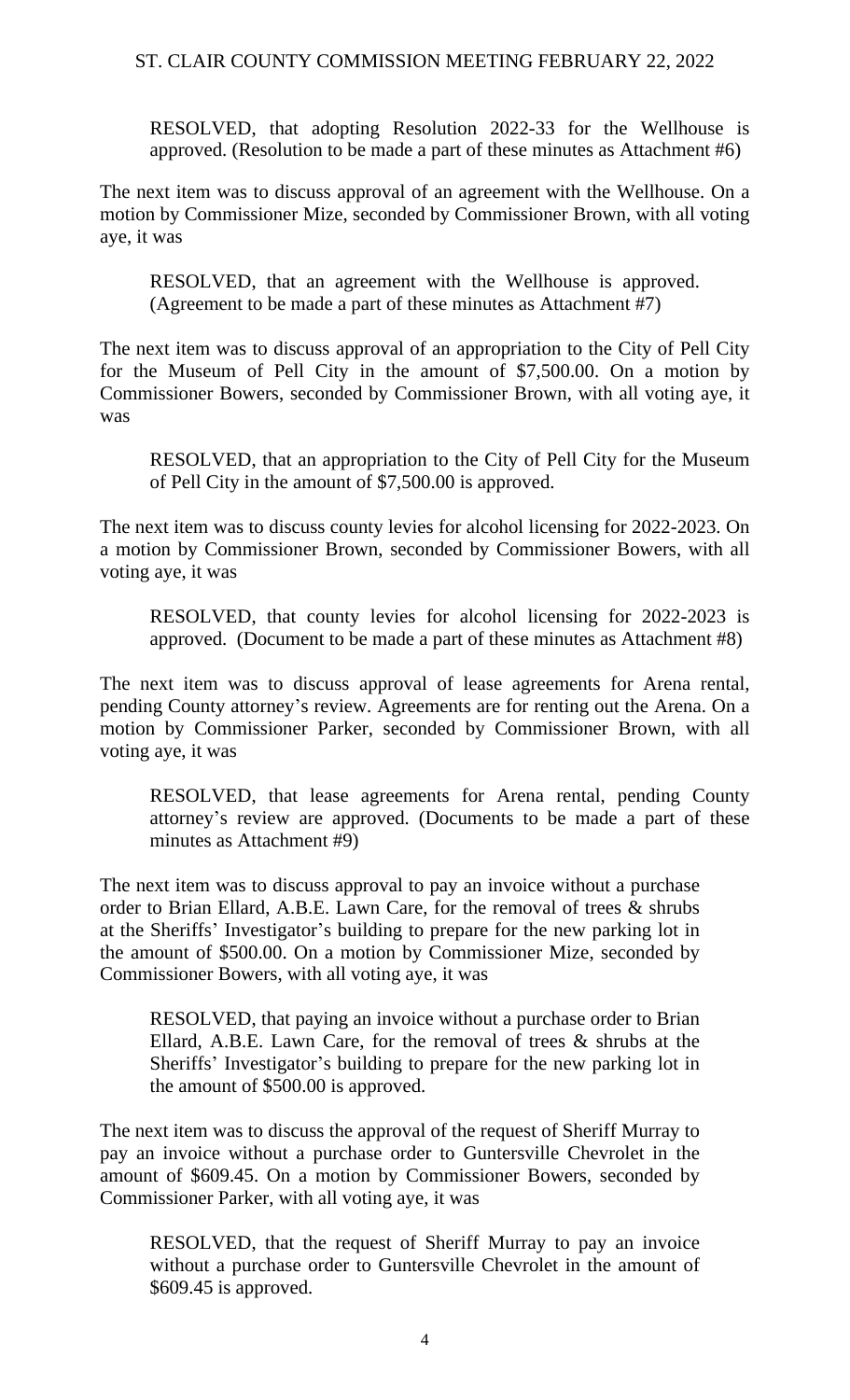The next item was to discuss approval of an agreement with  $C \& C$  Tree Service  $\&$ Stump Grinding for the removal of the remaining 15 Sirens in the amount \$9,000.00. On a motion by Commissioner Parker, seconded by Commissioner Mize, with all voting aye except Commissioner Brown, who abstained, it was

RESOLVED, that an agreement with C & C Tree Service & Stump Grinding for the removal of the remaining 15 Sirens in the amount \$9,000.00 is approved. (Agreement to be made a part of these minutes as Attachment #10)

The next item was to discuss approval of a quote from Allen Service Company, Inc., for work on the HVAC at the EMA/E-911 offices in the estimated amount of \$6,477.00. On a motion by Commissioner Mize seconded by Commissioner Bowers, with all voting aye, it was

RESOLVED, that a quote from Allen Service Company, Inc., for work on the HVAC at the EMA/E-911 offices in the estimated amount of \$6,477.00 is approved.

The next item was to discuss approval of the request of Judge Mike Bowling to order poll worker virus protection kits for election equipment from Inclusion Solutions in the estimated amount of \$6,790.00. On a motion by Commissioner Brown, seconded by Commissioner Bowers, with all voting aye, it was

RESOLVED, that the request of Judge Mike Bowling to order poll worker virus protection kits for election equipment from Inclusion Solutions in the estimated amount of \$6,790.00 is approved.

The next item was to discuss approval of a quote from Smart Fusion to e-file 1095's in the amount of \$745.00. On a motion by Commissioner Mize, seconded by Commissioner Parker, with all voting aye, it was

RESOLVED, that a quote from Smart Fusion to e-file 1095's in the amount of \$745.00 is approved.

The next item was to discuss approval an amendment to the Auburn University/Alabama Cooperative Extension agreement permitting the Consultant to move \$6,000.00 originally allocated for full-time staff salary to travel. On a motion by Commissioner Bowers, seconded by Commissioner Mize, with all voting aye, it was

RESOLVED, that an amendment to the Auburn University/Alabama Cooperative Extension agreement permitting the Consultant to move \$6,000.00 originally allocated for full-time staff salary to travel is approved. (Contract to be made a part of these minutes as Attachment #11)

The next item was to discuss approval to promote Nathan Davis into the vacant Contract Maintenance Laborer position due to the resignation of Jeremy Griffin, effective February 28, 2022. On a motion by Commissioner Parker, seconded by Commissioner Mize, with all voting aye, it was

RESOLVED, that promoting Nathan Davis into the vacant Contract Maintenance Laborer position due to the resignation of Jeremy Griffin, effective February 28, 2022 is approved. (Contract to be made a part of these minutes as Attachment #12)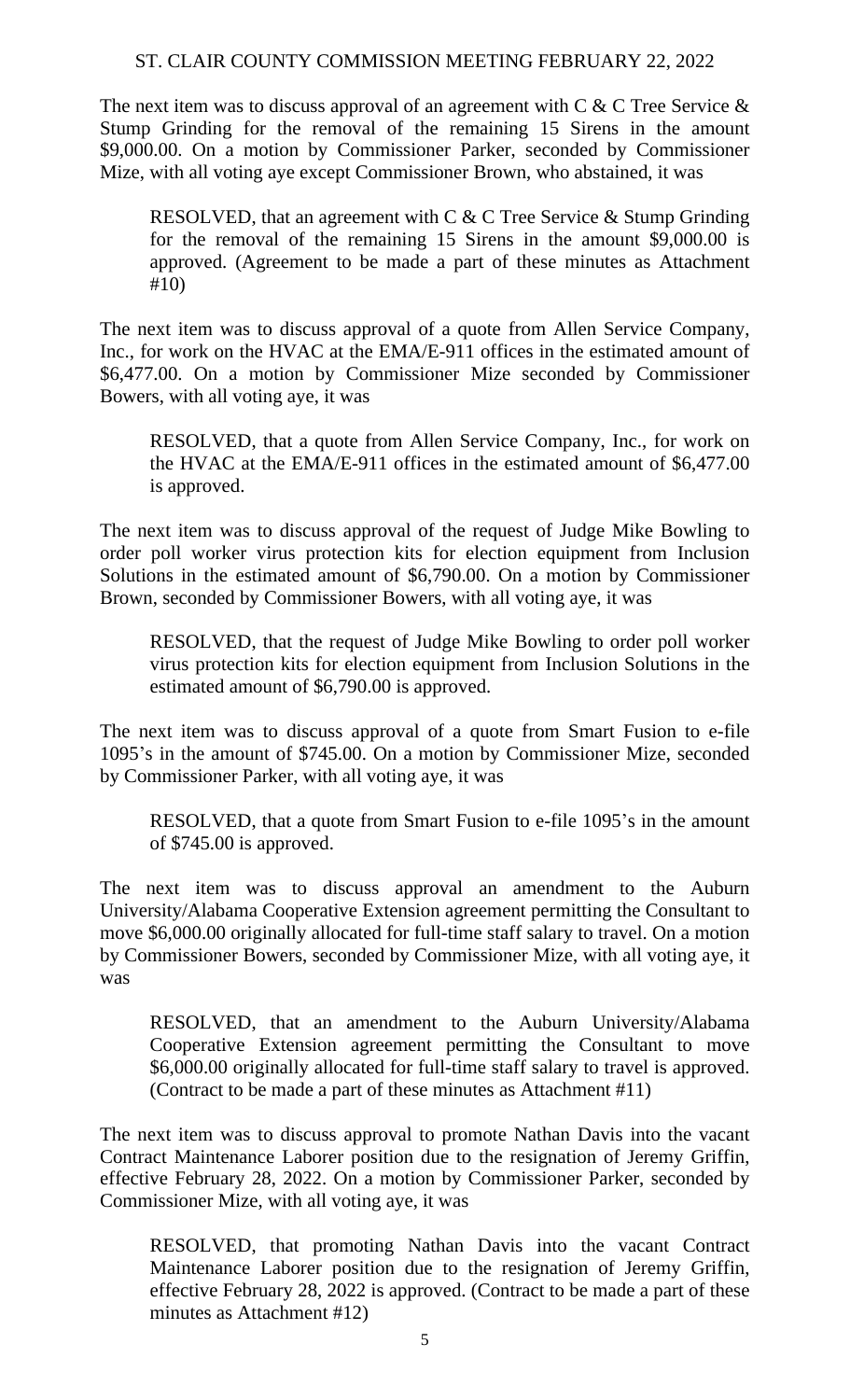The next item was to discuss approval to hire Mason Vann into the vacant Contract Maintenance Buildings and Grounds position effective, February 28, 2022, due to Nathan Davis's promotion into the Maintenance Laborer position. On a motion by Commissioner Brown, seconded by Commissioner Parker, with all voting aye, it was

RESOLVED, that hiring Mason Vann into the vacant Contract Maintenance Buildings and Grounds position effective, February 28, 2022, due to Nathan Davis's promotion into the Maintenance Laborer position is approved. (Contract to be made a part of these minutes as Attachment #13)

The next item was to discuss approval of a two-step raise for Ashley Hay for completion of her certificate for Certified Park & Recreational Professional, effective beginning pay period March 6, 2022. On a motion by Commissioner Bowers, seconded by Commissioner Brown, with all voting aye, it was

RESOLVED, that approval of a two-step raise for Ashley Hay for completion of her certificate for Certified Park & Recreational Professional, effective beginning pay period March 6, 2022 is approved.

The next item was to discuss adopting Resolution 2022-34 honoring Todd Ray on his retirement. On a motion by Commissioner Brown, seconded by Commissioner Bowers, with all voting aye, it was

RESOLVED, that Resolution 2022-34 honoring Todd Ray on his retirement is approved. (Resolution to be made a part of these minutes as Attachment #14)

## **Board Appointments**

None

The next item for discussion was to approve payment of the monthly bills. On a motion by Commissioner Mize seconded by Commissioner Brown, with all voting aye, it was

RESOLVED, that the monthly bills be approved for payment with the exception of those that are questioned by the Commission before the close of business today.

There being no further business, the meeting adjourned, subject to call, at approximately 9:18 a.m. On a motion by Commissioner Parker, seconded by Commissioner Brown, with all voting aye.

## {SIGNATURE PAGE TO FOLLOW}